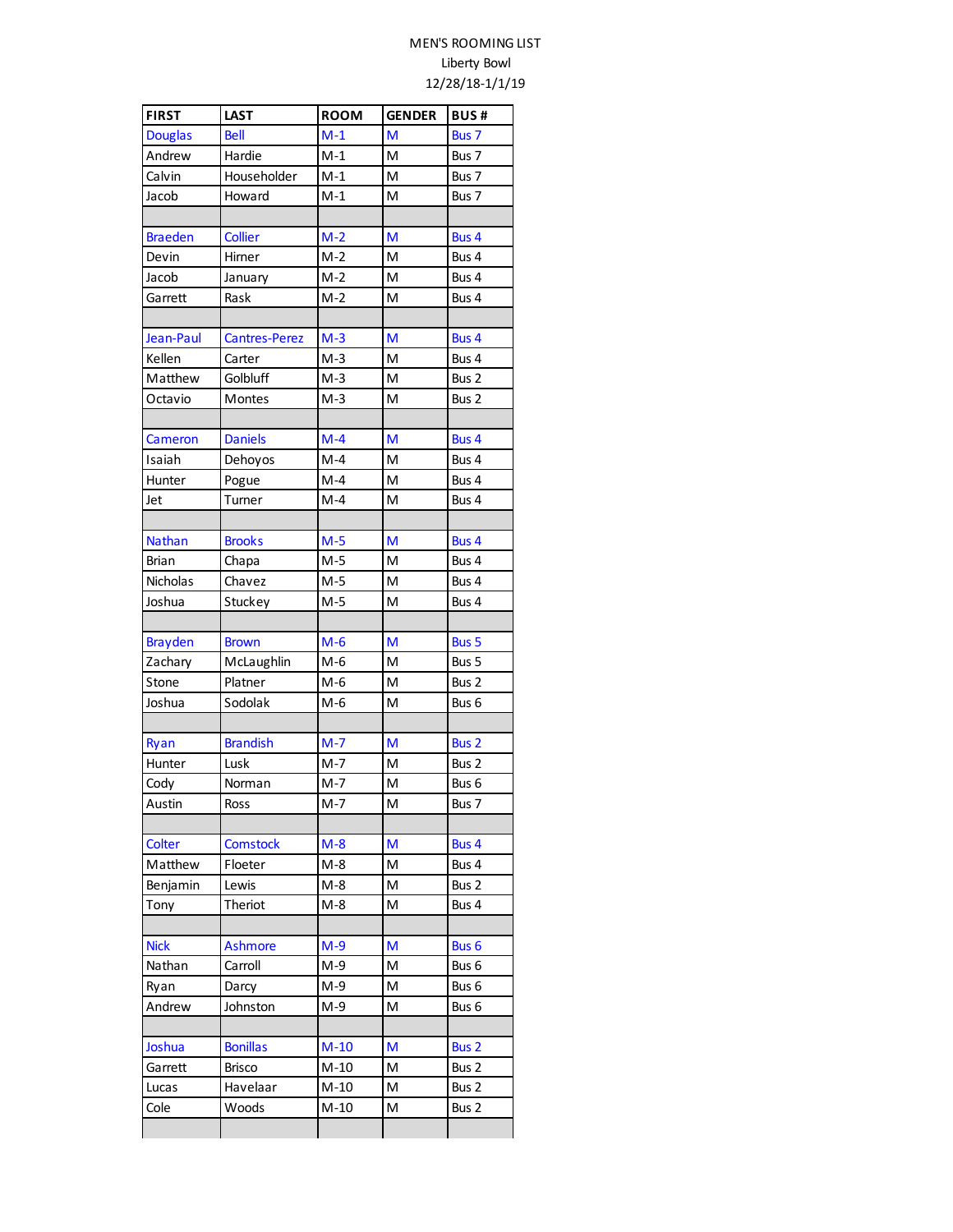## MEN'S ROOMING LIST Liberty Bowl 12/28/18-1/1/19

| Zachary        | Hall            | $M-11$ | M | Bus 2            |
|----------------|-----------------|--------|---|------------------|
| Daniel         | Hoelting        | $M-11$ | M | Bus 5            |
| Maxwell        | Meckling        | $M-11$ | M | Bus 3            |
| Ethan          | Vascellaro      | $M-11$ | M | <b>Bus 2/7</b>   |
|                |                 |        |   |                  |
| Jacob          | <b>Baker</b>    | $M-12$ | М | Bus 4            |
| Benjamin       | Cooper          | $M-12$ | M | Bus 4            |
| Connor         | Neugent         | $M-12$ | M | Bus 2            |
| <b>Bryce</b>   | Richard         | $M-12$ | M | Bus 4            |
|                |                 |        |   |                  |
| <b>Michael</b> | Anderson        | $M-13$ | M | Bus 3            |
| <b>Nick</b>    | Linn            | $M-13$ | M | Bus 4            |
| Hunter         | Matson          | $M-13$ | M | Bus 3            |
| Michael        | Oppedisano      | $M-13$ | M | Bus 3            |
|                |                 |        |   |                  |
| Benjamin       | <b>Howeth</b>   | $M-14$ | M | Bus 5            |
| Carson         | Lyne            | $M-14$ | M | Bus 3            |
| Kolt           | Wood            | $M-14$ | M | Bus 3            |
| <b>Dylan</b>   | Shadoan         | $M-14$ | M | <b>Bus 5/6</b>   |
|                |                 |        |   |                  |
| <b>Noah</b>    | Mennenga        | $M-15$ | M | Bus 5            |
| lan            | Mertes          | $M-15$ | M | Bus 3            |
| Timothy        | Stolle          | $M-15$ | Μ | Bus 3            |
| Collin         | Stout           | $M-15$ | M | Bus 3            |
|                |                 |        |   |                  |
| <b>Jack</b>    | Gerler          | $M-16$ | M | Bus 3            |
| Heath          | Howard          | $M-16$ | M | Bus 5            |
| Justin         | Jennings        | $M-16$ | M | Bus 3            |
| lan            | Pickens         | $M-16$ | Μ | Bus 5            |
|                |                 |        |   |                  |
| <b>Blaine</b>  | Fife            | $M-17$ | M | Bus <sub>2</sub> |
| John           | McCune          | $M-17$ | M | Bus 2            |
| Jarod          | Moore           | $M-17$ | M | Bus 2            |
| Taylor         | <b>Norris</b>   | $M-17$ | M | Bus 2            |
|                |                 |        |   |                  |
| <b>Austin</b>  | Carr            | $M-18$ | M | Bus 2            |
| Alexander      | Gardner         | M-18   | Μ | Bus 2            |
| Cole           | Mazza           | $M-18$ | м | Bus 2            |
| Tucker         | Wilson          | $M-18$ | M | Bus 2            |
|                |                 |        |   |                  |
| Garrett        | <b>Hardesty</b> | $M-19$ | М | Bus 3            |
| Noah           | Lewis           | M-19   | Μ | Bus 3            |
| <b>Bret</b>    | Marckx          | $M-19$ | Μ | Bus 4            |
| Elijah         | Siebersma       | M-19   | M | Bus 3            |
|                |                 |        |   |                  |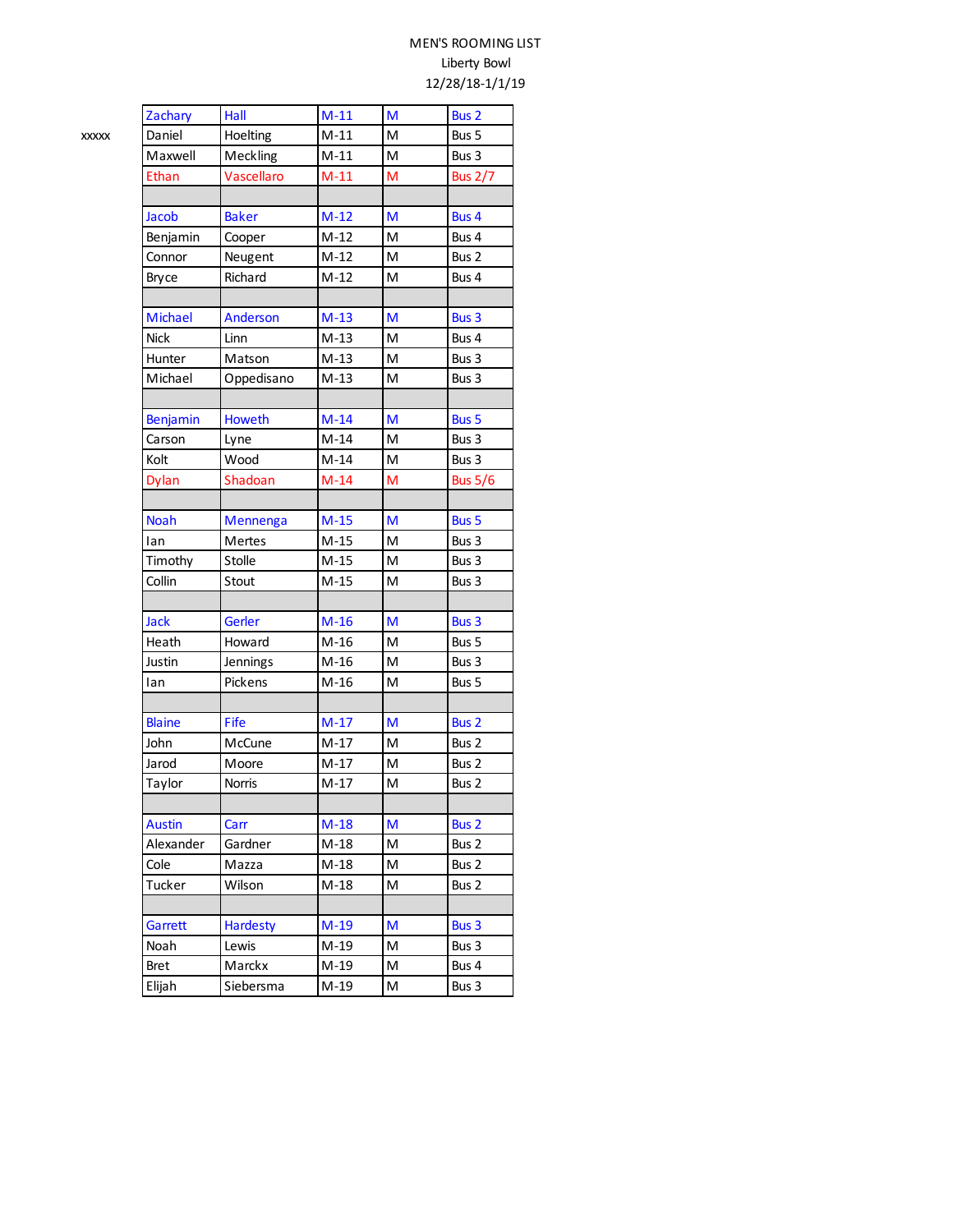## MEN'S ROOMING LIST

Liberty Bowl

|          | 12/28/181/11/19 |        |   |       |
|----------|-----------------|--------|---|-------|
|          |                 |        |   |       |
| Andrew   | Arambula        | $M-20$ | M | Bus 7 |
| Peyton   | Dunworth        | $M-20$ | M | Bus 7 |
| Chandler | Gatz            | $M-20$ | M | Bus 7 |
| lan      | Hulsey          | $M-20$ | M | Bus 7 |

| Ryan            | <b>Clement</b>   | $M-21$ | M | Bus 7            |
|-----------------|------------------|--------|---|------------------|
| Ethan           | Gibson           | $M-21$ | M | Bus 2            |
| Jacob           | Tarrant          | $M-21$ | M | Bus 7            |
| Nathan          | Wilson           | $M-21$ | M | Bus 2            |
|                 |                  |        |   |                  |
| Ryan            | Carlson          | $M-22$ | M | Bus <sub>6</sub> |
| Jacob           | Ikeda            | $M-22$ | M | Bus 6            |
| Dawson          | Leffingwell      | $M-22$ | M | Bus <sub>6</sub> |
| Bishop          | McGee            | $M-22$ | M | Bus 4            |
|                 |                  |        |   |                  |
| Mitchell        | Crawford         | $M-23$ | M | Bus 2            |
| Liam            | <b>Morgan</b>    | $M-23$ | M | <b>Bus 2</b>     |
| Caleb           | Wilson           | $M-23$ | M | <b>Bus 3/7</b>   |
| Nathan          | Wood             | $M-23$ | M | Bus 2            |
|                 |                  |        |   |                  |
| Alexander       | <b>Acuna</b>     | $M-24$ | M | Bus 7            |
| <b>Nicholas</b> | Kiger            | $M-24$ | M | Bus 7            |
| Mitchell        | Krause           | $M-24$ | M | Bus 7            |
| Codee           | Stevens          | $M-24$ | M | Bus 7            |
|                 |                  |        |   |                  |
| Roady           | Hollingsworth    | $M-25$ | M | <b>Bus 2</b>     |
| Derek           | Johnson          | $M-25$ | M | Bus 6            |
| Guillermo       | Martinez         | $M-25$ | M | Bus 2            |
| Terrence        | Tyrone           | $M-25$ | M | Bus 2            |
|                 |                  |        |   |                  |
| Jayden          | <b>Jackson</b>   | $M-26$ | M | Bus 6            |
| Kane            | Killian          | $M-26$ | M | Bus <sub>6</sub> |
| Owen            | Navarro          | $M-26$ | M | Bus 6            |
| Avery           | Nichols          | $M-26$ | M | Bus 6            |
|                 |                  |        |   |                  |
| Calvin          | <b>Blaisdell</b> | $M-27$ | M | Bus 6            |
| Thomas          | Borgman          | $M-27$ | M | Bus 6            |
| Josh            | Henson           | M-27   | M | Bus <sub>6</sub> |
| Michael         | Riley            | $M-27$ | M | Bus <sub>6</sub> |
|                 |                  |        |   |                  |
| Michael         | <b>Baughman</b>  | $M-28$ | M | Bus 4            |
| Lance           | Higgins          | $M-28$ | M | Bus 4            |
| Caleb           | O'Neal           | $M-28$ | M | Bus 6            |
| Justin          | Worley           | $M-28$ | M | Bus 3            |
|                 |                  |        |   |                  |
| Landon          | Acree            | $M-29$ | M | Bus <sub>6</sub> |
| Jeremiah        | Turner           | M-29   | Μ | Bus 6            |
| Braden          | Wagoner          | M-29   | M | Bus 6            |
| Jay             | Welke            | $M-29$ | M | Bus 6            |
|                 |                  |        |   |                  |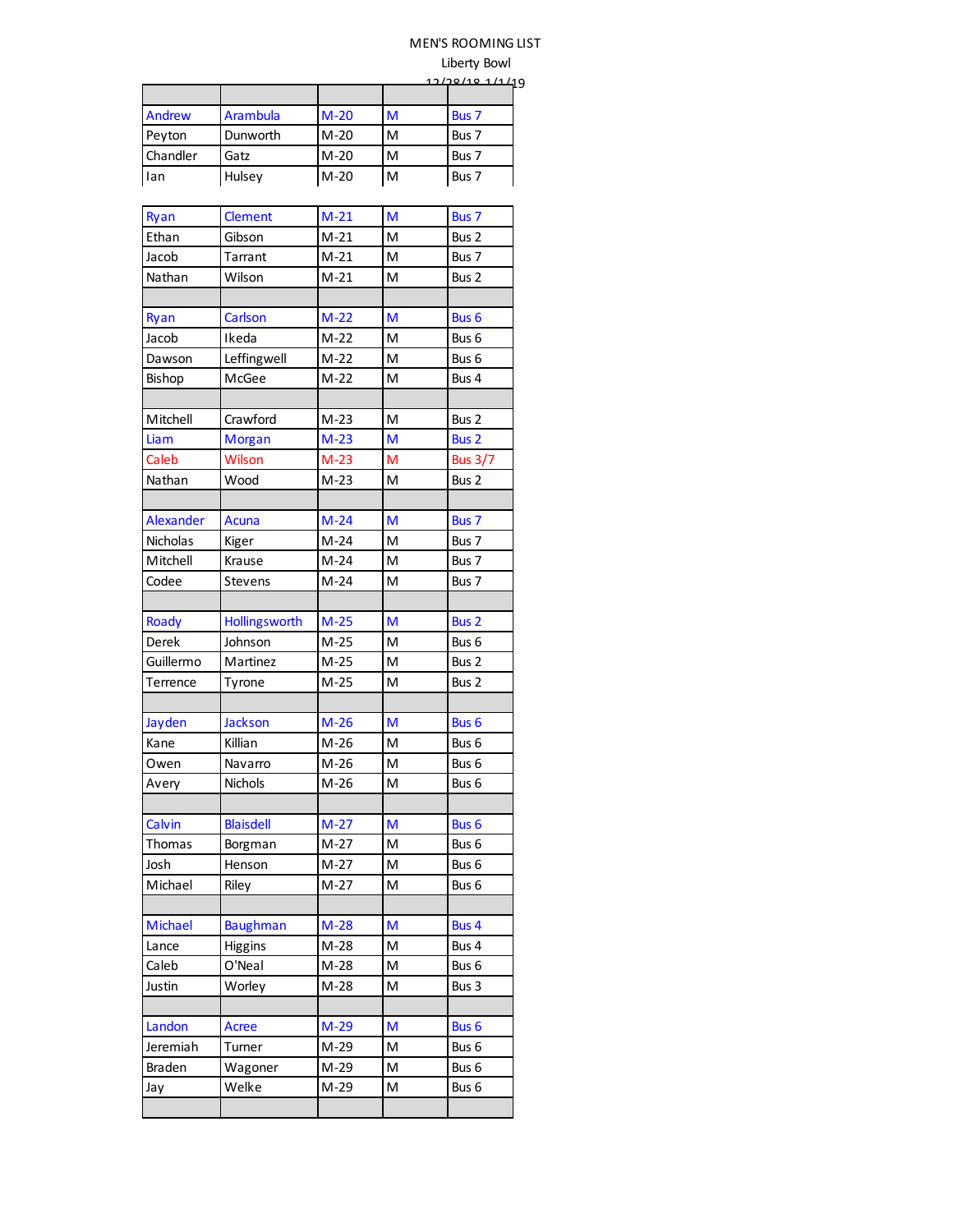# MEN'S ROOMING LIST

Liberty Bowl

|         |               |        |   | <u>17/70/10 1/1/10</u> |
|---------|---------------|--------|---|------------------------|
| Kyle    | <b>Fisher</b> | $M-30$ | M | Bus 4                  |
| Matthew | Howell        | $M-30$ | м | Bus 6                  |
| Barrett | Moore         | M-30   | м | Bus 4                  |
| Abraham | <b>Nunez</b>  | M-30   | M | Bus 6                  |

| <b>Brian</b> | <b>Kirshey</b> | $M-32$ | M | Bus 7            |
|--------------|----------------|--------|---|------------------|
| Kyle         | Mccullough     | $M-32$ | M | Bus 7            |
| Ryan         | Miller         | $M-32$ | M | Bus 7            |
| Kenji        | Sherman        | $M-32$ | M | Bus 7            |
|              |                |        |   |                  |
| Caleb        | <b>Dixon</b>   | $M-33$ | M | Bus 3            |
| Gabriel      | Mejia          | $M-33$ | M | Bus 3            |
| Brendan      | Noblitt        | $M-33$ | M | Bus 6            |
| Devin        | Peck           | $M-33$ | M | Bus 4            |
|              |                |        |   |                  |
| Cody         | <b>Hartman</b> | $M-34$ | M | Bus <sub>2</sub> |
| Jack         | Lenart         | $M-34$ | M | Bus 2            |
| John         | Miller         | $M-34$ | M | Bus 2            |
| Demetrius    | Trott          | $M-34$ | M | Bus 2            |
|              |                |        |   |                  |
| <b>Tyler</b> | <b>Barbee</b>  | $M-35$ | M | Bus 7            |
| Dylan        | Hennig         | $M-35$ | M | Bus 6            |
| Oscar        | <b>Mallet</b>  | $M-35$ | M | Bus <sub>2</sub> |
| Benjamin     | Manning        | $M-35$ | M | Bus 7            |
|              |                |        |   |                  |
| <b>Trent</b> | <b>Darby</b>   | $M-36$ | M | Bus 4            |
| Ryan         | DeShazo        | M-36   | M | Bus <sub>6</sub> |
| Matthew      | Herron         | $M-36$ | M | Bus 6            |
| John         | Williams       | $M-36$ | M | Bus 6            |
|              |                |        |   |                  |
| Anthony      | Coito          | $M-37$ | M | Bus 4            |
| Francisco    | Lopez          | $M-37$ | M | Bus 6            |
| Charles      | <b>Norris</b>  | $M-37$ | M | Bus 4            |
| Samuel       | Willhoite      | $M-37$ | M | Bus 2            |
|              |                |        |   |                  |
| Jonatan      | <b>Alfaro</b>  | $M-38$ | M | <b>Bus 5</b>     |
| Lucas        | Hamilton       | $M-38$ | M | Bus 7            |
| Greyson      | Harshman       | $M-38$ | M | Bus 7            |
| Kaleb        | Vance          | $M-38$ | M | Bus 6            |
|              |                |        |   |                  |
| Caleb        | <b>Belonga</b> | $M-39$ | M | Bus 5            |
| Clayton      | Chai           | M-39   | M | Bus 5            |
| Daniel       | Montalvo       | M-39   | M | Bus 5            |
| Zachary      | Morse          | M-39   | M | Bus 5            |
|              |                |        |   |                  |
| <b>Tyler</b> | Lane           | $M-40$ | M | Bus 3            |
| lan          | Myers          | $M-40$ | M | Bus 3            |
| John         | Strictland     | $M-40$ | Μ | Bus 3            |
| Christian    | Thorp          | $M-40$ | M | Bus 6            |
|              |                |        |   |                  |